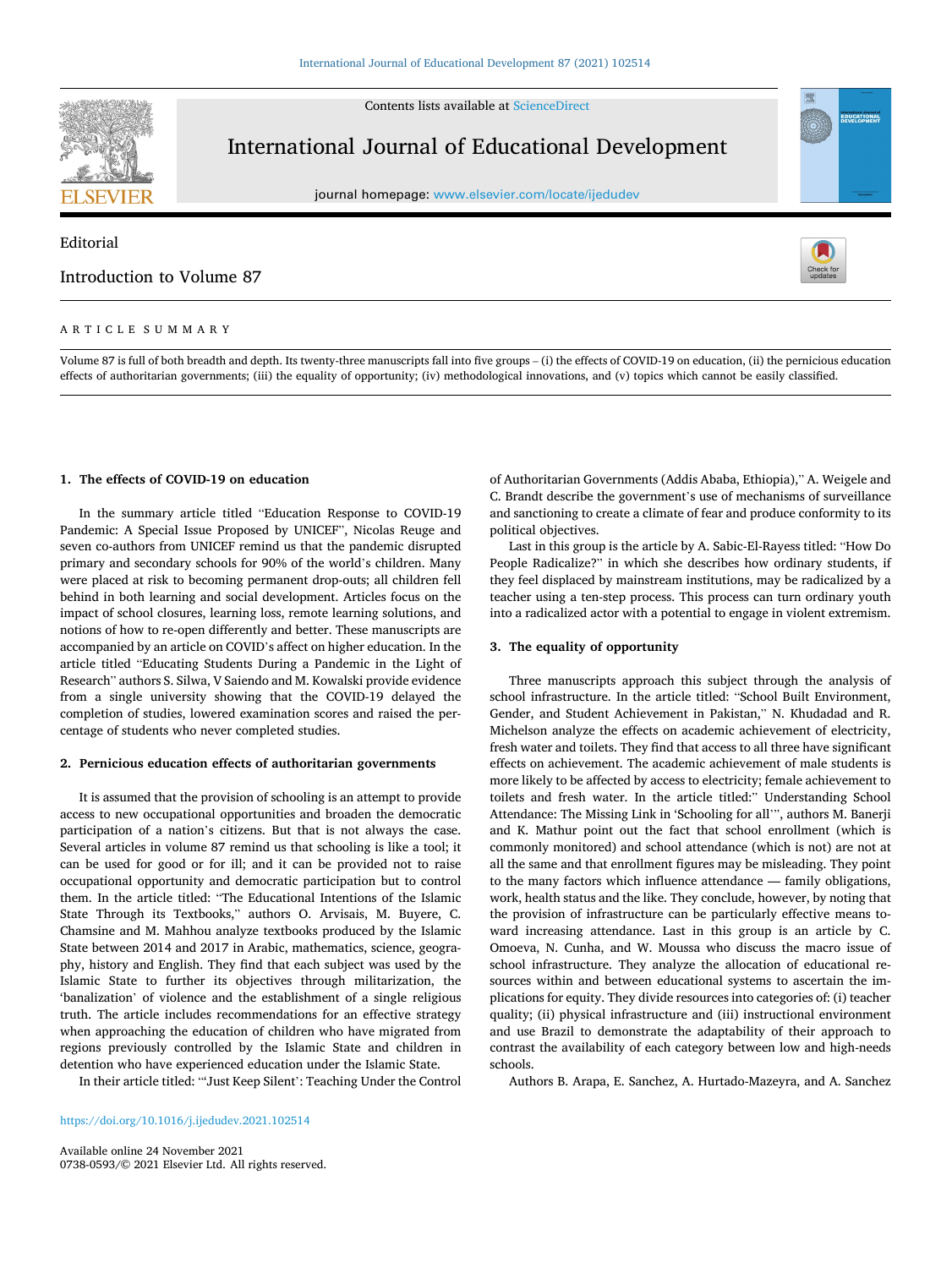approach the topic of equality of opportunity by analyzing access to preschool. In their article titled: "The Relationship Between Access to Pre-School Education and the Development of Social-Emotional Competencies: Longitudinal Evidence from Peru," they find that attendance at pre-school is associated with higher socio-emotional ability, high 'agency' scores and pride. For those who are able to begin pre-school at three or four years old, the relationship with 'agency' persists up to the age of 15.

Author L. Santibanez, J. Saavedra, R. Kattan and H. Patrinos approach the topic of equality of opportunity by analyzing the use of private schooling by low-income children. In their article titled: "Comprehensive Private Schooling for Low-Income Children: Experimental Case-Study Evidence from Mexico," the authors analyze the results of low-income children (chosen by random lottery) in private schools. The lottery winners gain an additional 0.18 SD (Standard Deviation) in literacy and an additional 0.09 SD in numeracy over a period of the first three years of primary school. Parents of the lottery winners are more likely to report that their children's schooling is academically demanding, rate the school higher, and have greater expectations for their children to complete college.<sup>1</sup>

Also approaching the equality of opportunity is the article titled: "Socioeconomic Segregation Between and Within Curriculum Tracking," by M. Buitron and E. Trevino. Curriculum tracking (placement of students into different ability groupings) can have three different mechanisms: through different schools, through different classrooms or through differing groups within the same classroom. Buitron and Trevino compare the magnitude of socio-economic segregation between and within mechanisms. They conclude that the unequal distributions of pupil socio-economic status narrow when tracking takes place within schools, and lessen further when schools have incentives to focus on specific student populations.

#### **4. Surprising lessons from innovative methods**

Occasionally the importance of a manuscript's content is a product of the means by which it is acquired. Two manuscripts in volume 87 fit this description.

One is authored by M. Oketch, C. Rolleston and J. Rossiter titled: "Diagnosing the Learning Crisis: What Can Value-Added Analysis Tell Us." Value-added methods have been utilized to assess the quality of teaching and teachers on the grounds that teachers should be rewarded for the change in student achievement rather than evidence of current student achievement. This method of judging teacher quality has been criticized because there are many intervening influences which help determine achievement changes. However, in this study a very large value- added sample is used for diagnostic rather than accountability purposes. They discover that some schools and teachers are more successful in 'raising the floor' and narrowing the socio-economic dispersion of achievement while other schools and teachers are more successful at 'rising the roof' of achievement. Less effective teachers seem to be particularly ineffective in raising the roof while the most effective teachers seem to be effective at all levels of prior student performance. This suggests that value added methods may be of significant use in assessing large groups of teachers rather than assessing individual accountability of teachers.

In a second manuscript, authors D. Hernandez-Torrano, L. Karabassova, Z. Izekenova and M. Courtney used metadata from 6754 publications indexed on the Web of Science Core Collection database between 1992 and 2020 to assess the trends in post-Soviet education research across the 15 independent republics of the former Soviet Union. This is quite an interesting and important undertaking. At the time of the

crease unit expenditure due to of the additional services available and fewer economies of scale. 2 A comment on these finding can be found in the final section of this note.

breakup of the Soviet Union, the local scientific community was at vastly unequal stages of development. The physical and chemical sciences were world class; the social sciences were not. Because survey research had been considered threatening, social science research in 1990 was in its infancy. And as a field, research on education policy was virtually unknown ([Heyneman, 1997, 1998, 2000](#page-2-0)).

This article tracks the quantity and country-by-country distribution of education publications and citations since that time. The authors conclude that the quantity has risen exponentially, but that the contribution to the international literature 'remains marginal'. In terms of the distribution, the quantity of education research is highest in the Russian Federation and Ukraine; the source of the largest citations however is Estonia, and with the exception of Kazakhstan, the area of least quantity and citations are the countries in Central Asia.<sup>2</sup>

#### **5. Other contributions**

There are manuscripts in volume 78 which make individual contributions outside of the groups mentioned above. Much attention has been placed on the provision of 'free' public education in Eastern Africa. While many development assistance agencies have congratulated the countries, some observers have argued that the free education policies have been faulty. Allowing children into classrooms without sufficient physical infrastructure or investments in faculty have lowered expenditures per/pupil . Quality has sunk so low that schools have to inaugurate fees to operate at all. As a result, many poor families now choose to send their children to low fee non-government schools [\(Oketch et al.,](#page-2-0)  [2010; Oketch and Rolleston, 2007; Abuya et al., 2013\)](#page-2-0). Authors Samonova, Devine, Surgue, Capistrano, Sloan and Symonds argue that the problem of free education not being free may not be confined to Eastern Africa. In their article titled: "An Empty Bag Cannot Stand Upright: The Nature of Schooling Costs in Sierra Leone" they provide a detail analysis of the 'institutional factors' which drive the charges levied by schools in spite of the policies of 'free primary education'.

Because of the effects of civil conflict, HIV-AIDS and migration, many children have had to be fostered by other families. Questions remain as to how they fare with respect to education. In their article titled: "Child Fostering and the Educational Outcomes of Jamaican Children," E. Strobl, T. Bose-Duker, and M. Henry find that the effect of child fostering depends on whether the family is a recipient of a conditional cash transfer program in which the benefits are received in exchange for evidence of school attendance.

Unwanted pregnancy is a status experienced by many school children. The question is what happens once pregnancy occurs. Do the children leave school or are there are results possible? In their article titled: "Learner Pregnancy in South Africa in the Eastern Cape: The Factors Affecting Adolescent Girls and School Withdrawal During Pregnancy," J. Jocim, L. Cluver, and F. Meinck find that 25% of the pregnant girls withdrew from school but that school-based services are able to provide the support necessary for girls to remain in school throughout their pregnancy and so avoid having their life careers interrupted.

It is common to associate schooling with better employment. It is unusual, however, to make the opposite association – that employment is an influence on schooling. Nevertheless, in their article titled: "Educational Mobility Across Generations of Formally and Informally Employed: Evidence from Pakistan," authors S. Kishwar and K. Alam find that at lower levels of school completion the poverty of informal (non-salaried) employment persists across generations. They suggest that educational attainment and hence lessening poverty may depend upon changes in the labor market.

It is common to argue that university education will help generate higher returns than vocational training. However, P. Vandenberg and J.  $\frac{1}{1}$  They are also quick to point out that the gains are associated with an in-